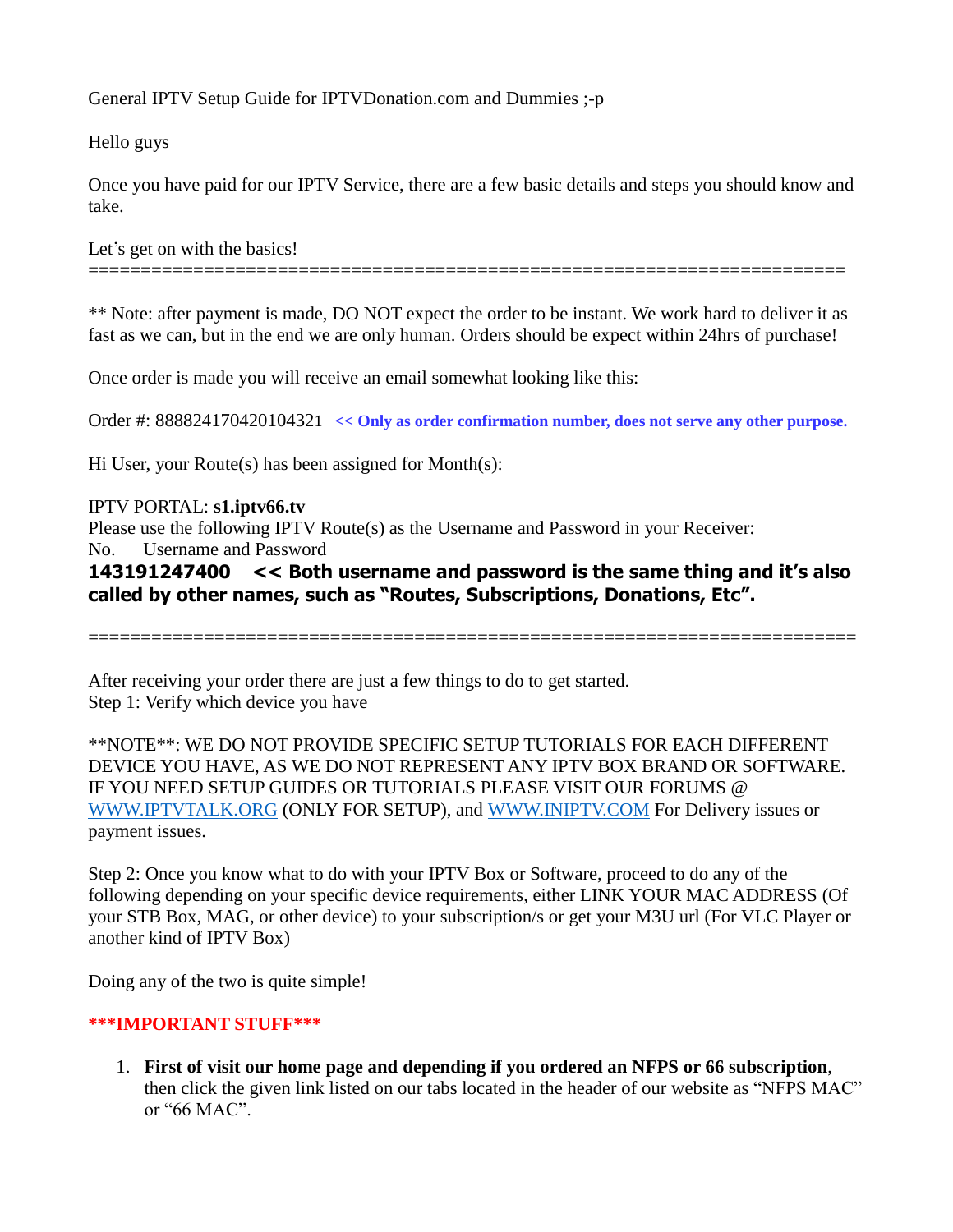Or just follow this links:

NFPS MAC -> [https://papiao.tv/main/search\\_nfps](https://papiao.tv/main/search_nfps)

66 MAC -><https://iks66.tv/main/search/>

# **2. You will be sent to one of the two checkers.**

In the first form box you need to put the email you ordered with and in the second line the subscription/donation/route number you received in the mail we sent you.

Then click on the Captcha (I'm not a robot) and follow on to the next step!

3. **In next page you'll find the following form fields for Mac Address and playlist are untouched.** Depending on which device you have and what you need you will do one of the following:

a) For Mac Address press the "Change Mac Address" button and insert your mac address which should ALWAYS start with "**00:1a:79" for mag boxes and devices and 00:1a:78 for emulators and software's such as kodi.**

This should be followed by a random pair of 3 numbers of letters, for example "**00:1a:79:52:11:08".** Once you have written it down, press SUBMIT and you're ready to go on to the next step.

b) For people who need an M3U List or URL, on the page of the image above click on "Select a Playlist" and Choose "Generic M3U". YOU WILL BE GIVEN A URL, copy it and use it on your device and you're good to go!

For example in VLC Player, just press "CTRL  $+ N$ ", then paste your link, and click ok, and you're all set, then just press "CTRL  $+ L$ " to show the Channel List.

Note: for downloading VLC for windows, follow this link: http://www.videolan.org/vlc/download-windows.html

### **Once you are past this step there's only two things to do.**

1) Input the IPTV PORTAL or SERVER ADDRESS (Same thing, this should be inside the configuration of your MAG/STB Box, IPTV Box), that we have provided in the email of your order, and that you can double check in the CHECKER or MAC Checker.

FOR NFPS We currently have 5 portals, as I said verify yours in the above section of "Important Stuff in read, scroll up if you have skipped that part."

http://p1.iptvprivateserver.tv http://p2.iptvprivateserver.tv http://p3.iptvprivateserver.tv http://p4.iptvprivateserver.tv [http://p5.iptvprivateserver.tv](http://p5.iptvprivateserver.tv/)